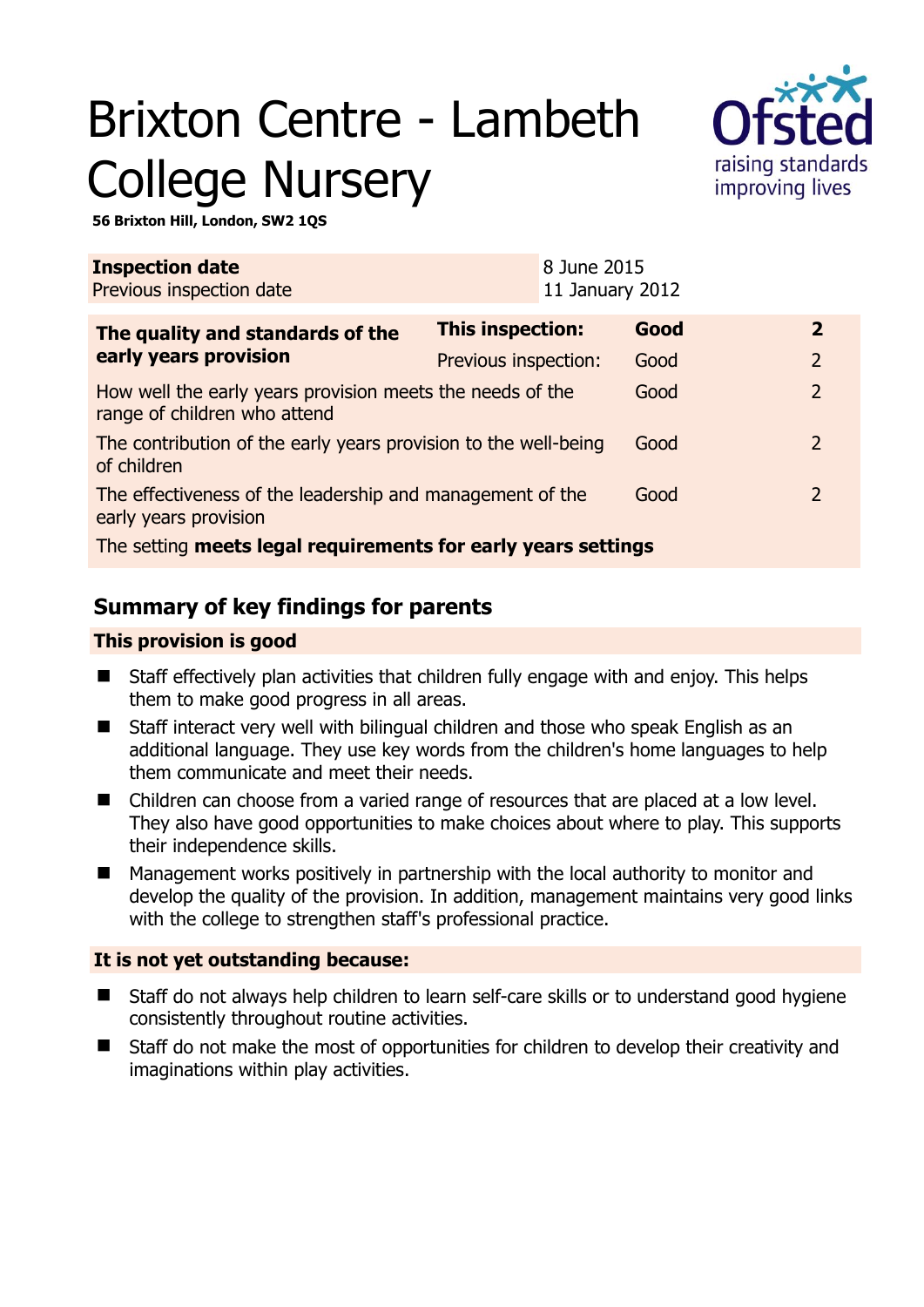## **What the setting needs to do to improve further**

#### **To further improve the quality of the early years provision the provider should:**

- $\blacksquare$  provide children with opportunities to develop their self-care skills and understanding of good hygiene consistently throughout the day
- **P** provide more opportunities for children to strengthen their imaginations and creativity.

#### **Inspection activities**

- The inspector carried out a joint observation with the manager.
- The inspector observed children's activities during their play, both indoors and outdoors
- The inspector looked at children's records, planning documentation and policies and procedures
- The inspector had a discussion with the manager and talked with members of staff.
- $\blacksquare$  The inspector spoke to a parent to gain their views.

#### **Inspector**

Andrea Ulett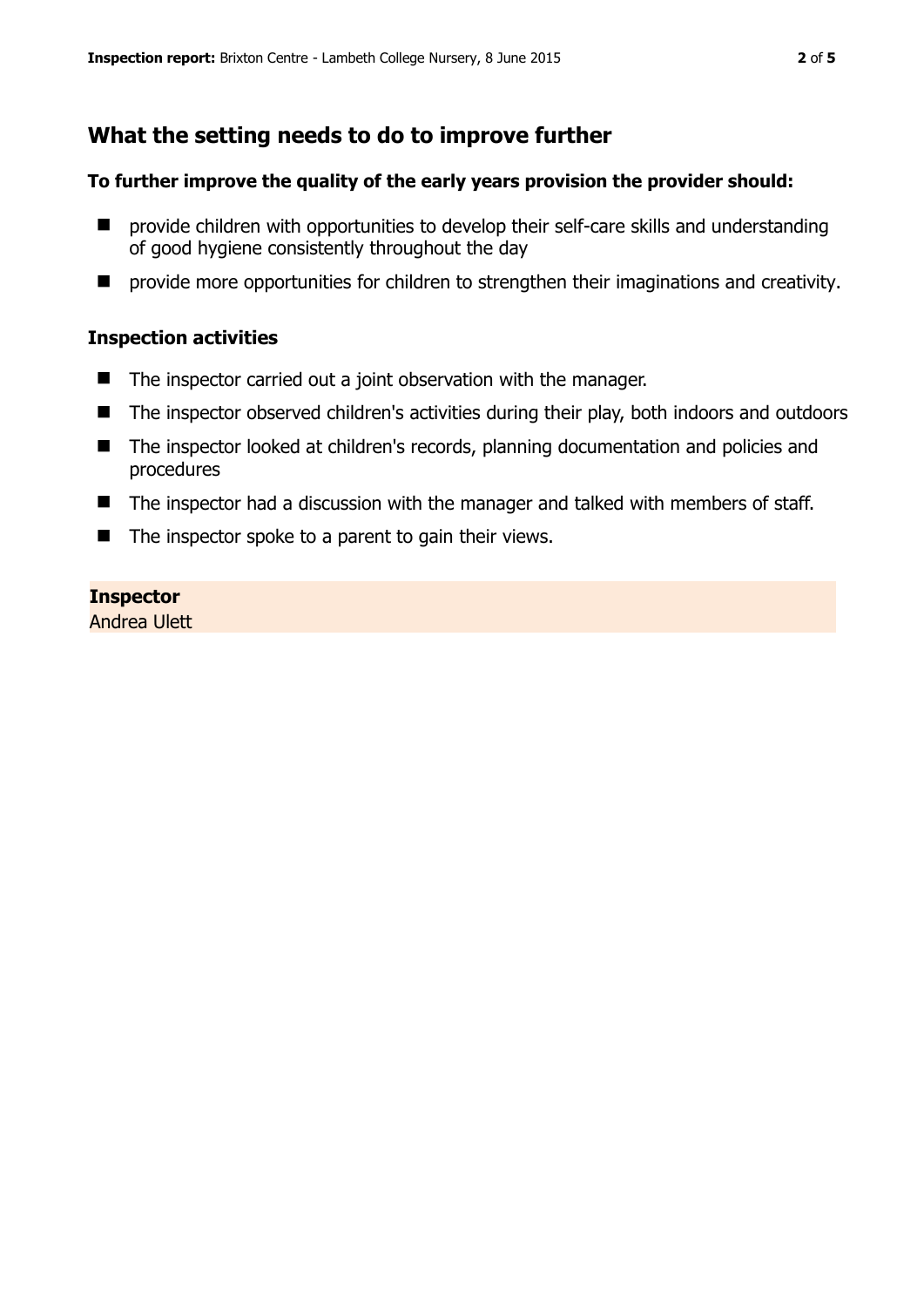## **Inspection findings**

#### **How well the early years provision meets the needs of the range of children who attend. This is good**

Staff use effective teaching methods that meet children's individual learning needs very well. They extend children's thinking skills effectively by asking open questions. For example, when children blow bubbles, staff ask questions about the size and quantity. They then discuss the subject again throughout the day, encouraging children to recall past events and promoting new vocabulary and mathematical language. Children engage in play outside as they look for snails in the fruit and vegetable garden. Staff discuss what snails eat and show how to look after them. As a result, children begin to develop an awareness of caring for the natural habitat. Staff provide good opportunities for children to develop their independence skills. They encourage them to pour their own drinks, select their cutlery and clear their own plates. This promotes skills needed for the next stage of children's learning. Staff make frequent observations and assessments of children's progress to help them recognise any gaps in their learning. This information is shared with parents each term. Staff use various methods, including pictures, to support two-way communication with all parents. As a result, they find out about children's interests and this helps them to meet their needs.

#### **The contribution of the early years provision to the well-being of children is good**

Staff provide a warm and inviting environment that helps children to flourish. Children are happy and confident as they move around the setting. Each key person knows their children well, tending to their individual needs accordingly. Staff promote a healthy lifestyle for children. Children go outside daily for fresh air and exercise. Staff sit and chat with children at mealtimes, making these sociable occasions. Staff take positive steps to keep children safe, but they also encourage children to manage small risks, such as stepping on the tree stumps in the garden. This promotes children's self-awareness skills and helps them learn about safety.

#### **The effectiveness of the leadership and management of the early years provision is good**

Staff have a good understanding of the safeguarding requirements. They are aware of the signs and symptoms that a child may be at risk of harm and know what to do if they are concerned. Management has robust systems in place for safe recruitment, which promotes the welfare of children. The manager carries out regular staff supervisions at which she agrees actions and target dates to help staff develop their practice. Staff attend regular training and implement what they have learnt. For example, they have introduced more planting and digging for younger children following training about teaching two-year-old children. This has improved children's learning experiences.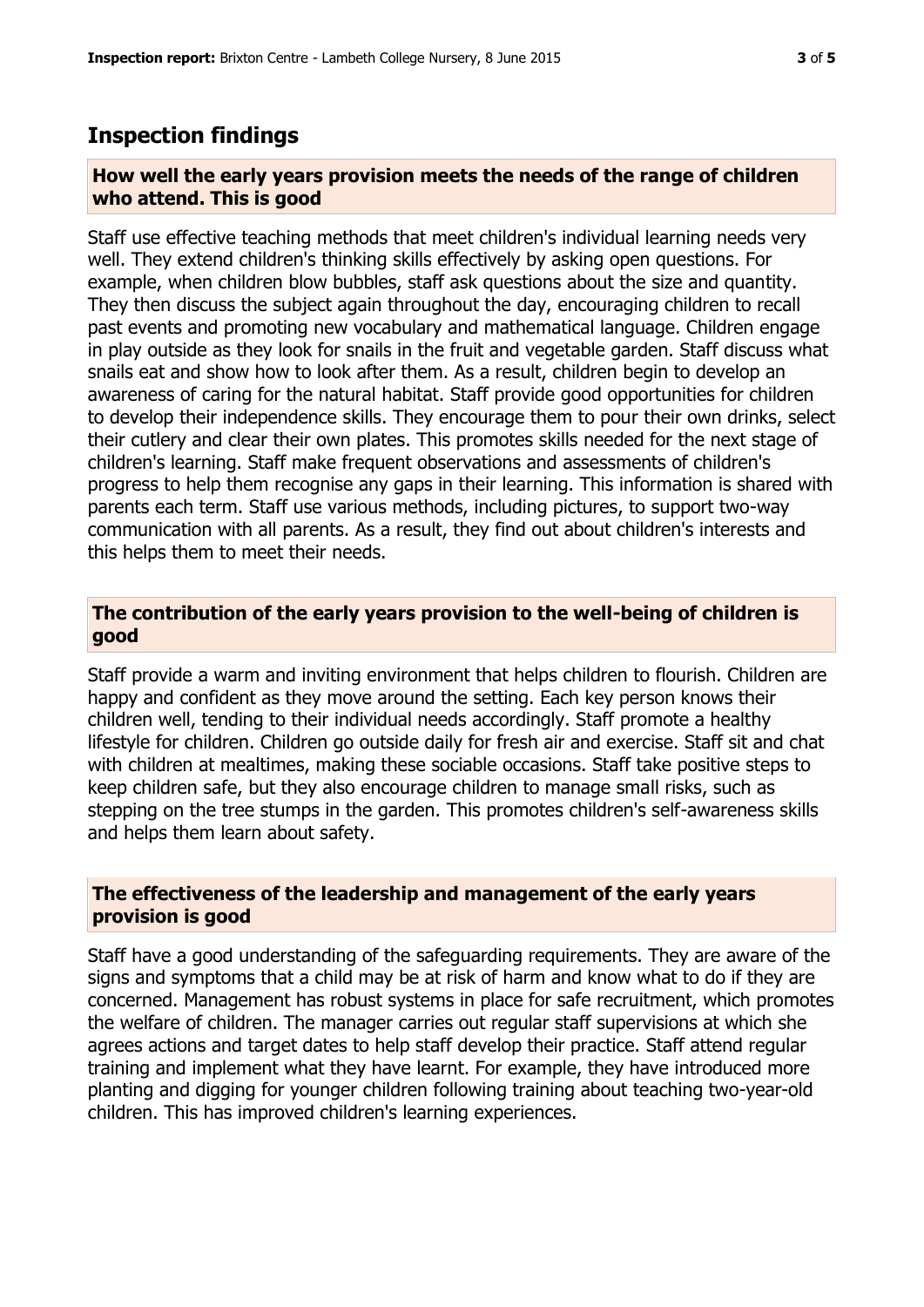## **Setting details**

| Unique reference number            | 144088                   |  |
|------------------------------------|--------------------------|--|
| <b>Local authority</b>             | Lambeth                  |  |
| <b>Inspection number</b>           | 841644                   |  |
| <b>Type of provision</b>           | Full-time provision      |  |
| <b>Registration category</b>       | Childcare - Non-Domestic |  |
| Age range of children              | $0 - 8$                  |  |
| <b>Total number of places</b>      | 40                       |  |
| Number of children on roll         | 18                       |  |
| <b>Name of provider</b>            | Lambeth College          |  |
| <b>Date of previous inspection</b> | 11 January 2012          |  |
| <b>Telephone number</b>            | 02075015278              |  |

Lambeth College Nursery was registered in 1995. It is located at the Brixton Centre in the London Borough of Lambeth and is one of two nurseries run by Lambeth College. The nursery is primarily for the students and staff from the college. The nursery is open Monday to Friday from 8.30am to 5.30pm, during term time. The nursery is funded to provide free early education to children aged three and four years. The nursery employs five staff, all of whom hold appropriate early years qualifications, including one at level 6, one at level 5 and three at level 3.

This inspection was carried out by Ofsted under sections 49 and 50 of the Childcare Act 2006 on the quality and standards of provision that is registered on the Early Years Register. The registered person must ensure that this provision complies with the statutory framework for children's learning, development and care, known as the Early Years Foundation Stage.

Any complaints about the inspection or the report should be made following the procedures set out in the guidance 'Complaints procedure: raising concerns and making complaints about Ofsted', which is available from Ofsted's website: www.gov.uk/government/organisations/ofsted. If you would like Ofsted to send you a copy of the guidance, please telephone 0300 123 4234, or email enquiries@ofsted.gov.uk.